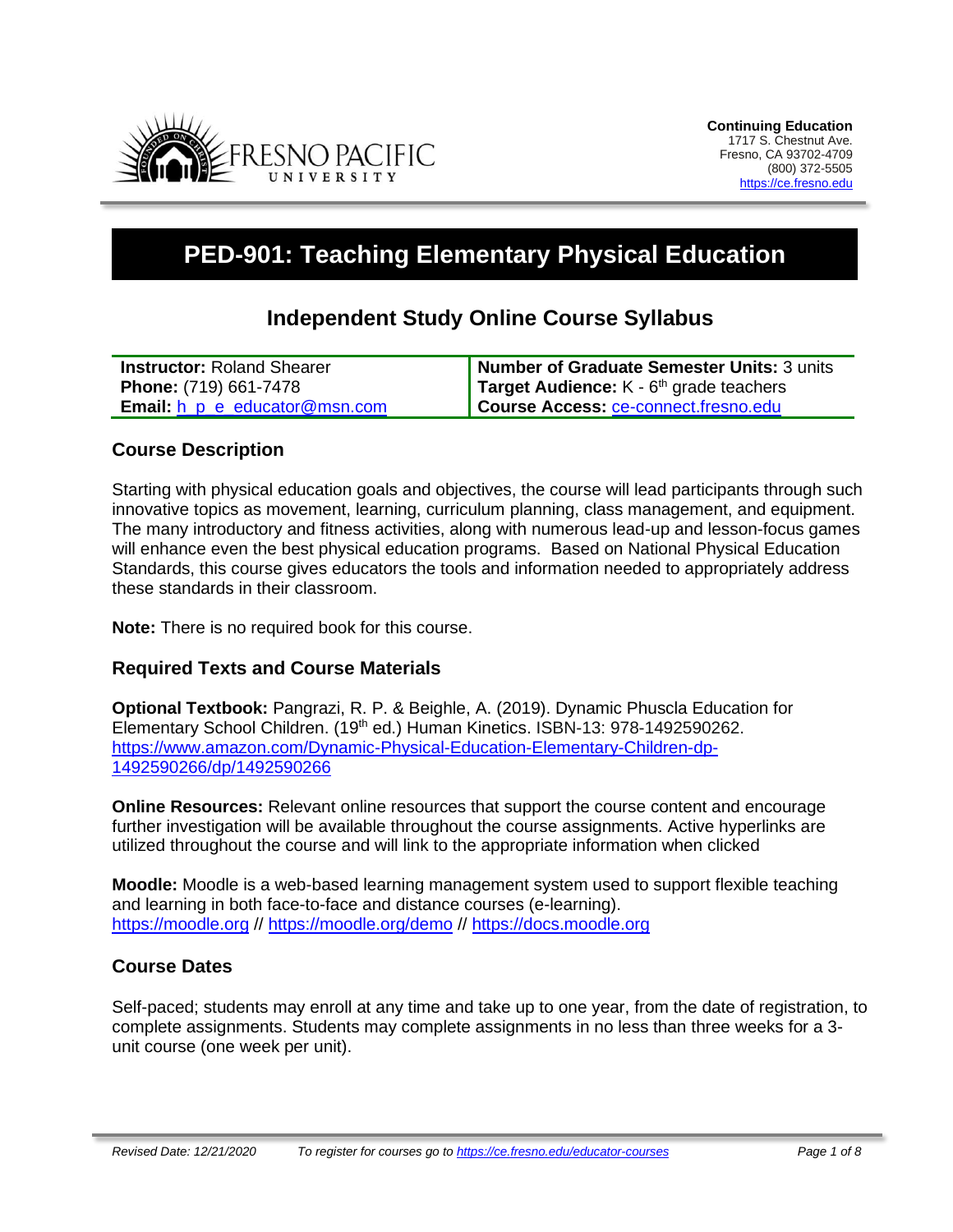## **National Standards Addressed in This Course**

## **National Board for Professional Teaching Standards (NBPTS)**

[\(http://www.nbpts.org/standards-five-core-propositions/\)](http://www.nbpts.org/standards-five-core-propositions/)

First published in 1989 and updated in 2016, *[What Teachers Should Know and Be Able to Do](http://www.accomplishedteacher.org/)* articulates the National Board's Five Core Propositions for teaching. The Five Core Propositions comparable to medicine's Hippocratic Oath — set forth the profession's vision for accomplished teaching. Together, the propositions form the basis of all National Board Standards and the foundation for National Board Certification. Course assignments have been designed so students can demonstrate excellence against these professional teaching standards whenever possible.

- Proposition 1: Teachers are committed to students and their learning
- Proposition 2: Teachers know the subject they teach and how to teach those subjects to students
- Proposition 3: Teachers are responsible for managing and monitoring student learning
- Proposition 4: Teachers think systematically about their practice and learn from experience
- Proposition 5: Teachers are members of learning communities

#### **SHAPE America's National PE Standards** [\(http://www.shapeamerica.org/\)](http://www.shapeamerica.org/)

- Standard 1 The physically literate individual demonstrates competency in a variety of motor skills and movement patterns.
- Standard 2 The physically literate individual applies knowledge of concepts, principles, strategies and tactics related to movement and performance.
- Standard 3 The physically literate individual demonstrates the knowledge and skills to achieve and maintain a health-enhancing level of physical activity and fitness.
- Standard 4 The physically literate individual exhibits responsible personal and social behavior that respects self and others.
- Standard 5 The physically literate individual recognizes the value of physical activity for health, enjoyment, challenge, self-expression and/or social interaction.

## **Continuing Education Student Learning Outcomes (CE-SLO)**

| CE-SLO 1            | Demonstrate proficient written communication by articulating a clear focus,<br>synthesizing arguments, and utilizing standard formats in order to inform and<br>persuade others, and present information applicable to targeted use. |  |
|---------------------|--------------------------------------------------------------------------------------------------------------------------------------------------------------------------------------------------------------------------------------|--|
| CE-SLO <sub>2</sub> | Demonstrate comprehension of content-specific knowledge and the ability to<br>apply it in theoretical, personal, professional, or societal contexts.                                                                                 |  |
| CE-SLO <sub>3</sub> | Reflect on their personal and professional growth and provide evidence of how<br>such reflection is utilized to manage personal and professional improvement.                                                                        |  |
| CE-SLO <sub>4</sub> | Apply critical thinking competencies by generating probing questions,<br>recognizing underlying assumptions, interpreting and evaluating relevant<br>information, and applying their understandings to the professional setting.     |  |
| CE-SLO 5            | Reflect on values that inspire high standards of professional and ethical<br>behavior as they pursue excellence in applying new learning to their chosen<br>field.                                                                   |  |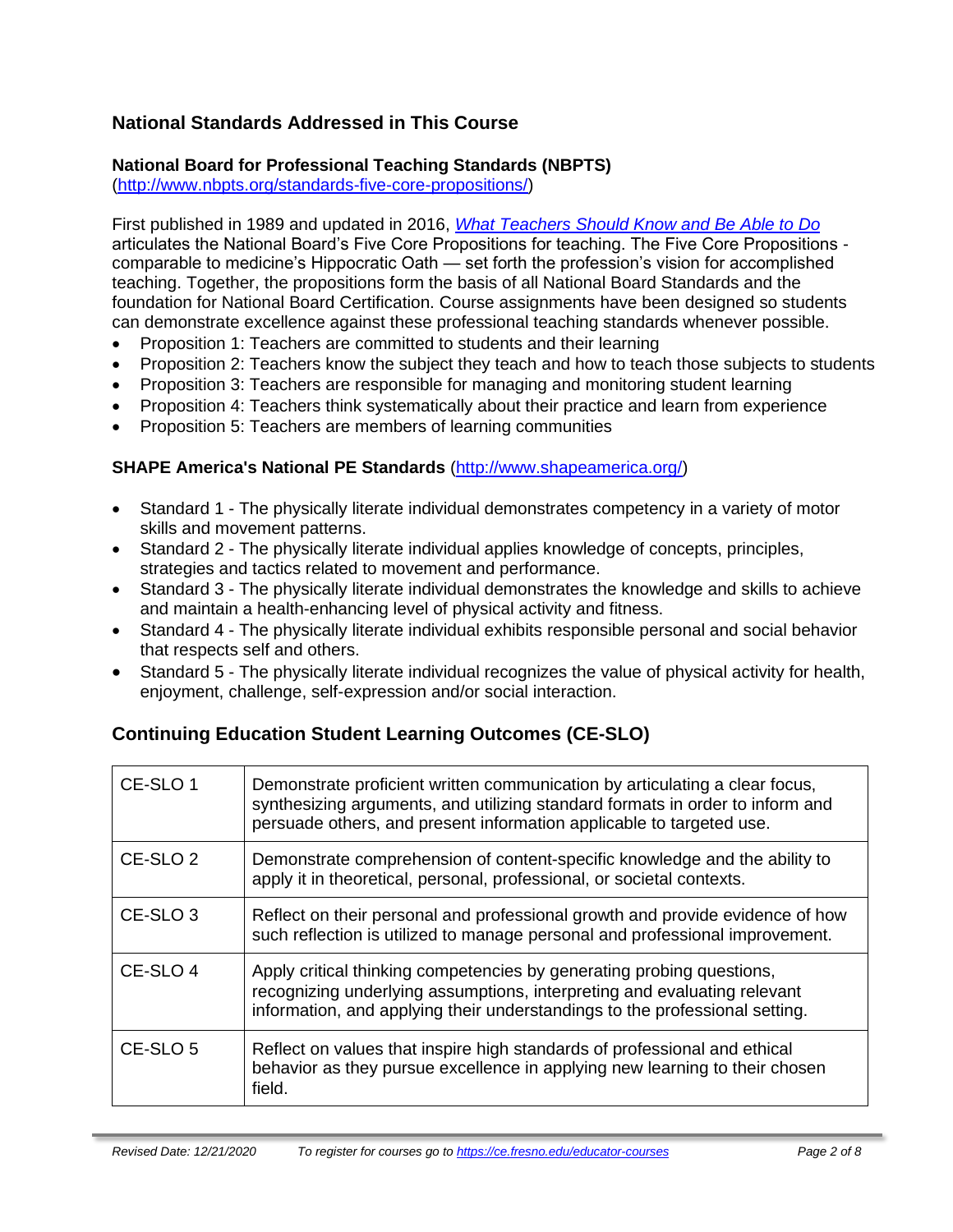| l CE-SLO 6 | I Identify information needed in order to fully understand a topic or task, organize<br>that information, identify the best sources of information for a given enquiry,<br>locate and critically evaluate sources, and accurately and effectively share that<br>information. |
|------------|------------------------------------------------------------------------------------------------------------------------------------------------------------------------------------------------------------------------------------------------------------------------------|
|            |                                                                                                                                                                                                                                                                              |

## **Course Student Learning Outcomes (C-SLO)**

|                    | <b>Student Learning Outcomes for This Course</b><br>By the end of this course student will be able to:           | <b>National</b><br><b>Standards</b><br>Addressed* | <b>CE-SLO</b><br>Addressed** |
|--------------------|------------------------------------------------------------------------------------------------------------------|---------------------------------------------------|------------------------------|
| C-SLO <sub>1</sub> | Explore the definition, goals, and objectives of<br>physical education based on national<br>education standards. | <b>NBPTS 1, 2, 3</b><br><b>SHAPE 2, 3, 5</b>      | CE 2, 4                      |
| C-SLO <sub>2</sub> | Describe the guidelines for exercising children<br>safely                                                        | NBPTS 1, 2, 3,<br>SHAPE 2, 3, 4                   | CE 1, 2, 5, 6                |
| C-SLO <sub>3</sub> | Develop a physical education curriculum plan<br>for elementary school children.                                  | NBPTS 2, 4<br>SHAPE 2, 3                          | CE 1, 2, 4                   |
| C-SLO <sub>4</sub> | Implement fitness activities into their school<br>program.                                                       | <b>NBPTS 2, 3, 4</b><br><b>SHAPE 1, 2, 5</b>      | CE 2, 6                      |
| C-SLO <sub>5</sub> | Teach rhythmic, manipulative, and other<br>physical activities.                                                  | NBPTS 2, 4<br><b>SHAPE 1, 2, 3</b>                | CE <sub>2</sub>              |
| C-SLO <sub>6</sub> | Apply the fundamental skills and strategies of<br>various sports.                                                | <b>NBPTS 1, 2, 4</b><br><b>SHAPE 1, 2, 4</b>      | CE 1, 2, 4                   |
| C-SLO <sub>7</sub> | Construct and care for physical education<br>equipment.                                                          | <b>NBPTS 1, 2</b><br>SHAPE 2                      | CE <sub>4</sub>              |
| C-SLO <sub>8</sub> | Align lessons to educational standards.                                                                          | NBPTS 1, 3<br>SHAPE 3, 5                          | CE <sub>2</sub> an           |

\* Please refer to the section on **National Standards Addressed in This Course**

\*\* Please refer to the section on **Continuing Education Student Learning Outcomes**

## **Topics, Assignments, and Activities**

| <b>Module Title</b>   | <b>Module Assignments and Activities</b>            | <b>Points</b><br><b>Possible</b><br>for Each<br><b>Assignment</b> |
|-----------------------|-----------------------------------------------------|-------------------------------------------------------------------|
| <b>Welcome Module</b> | Welcome Video                                       |                                                                   |
|                       | <b>Course Syllabus</b>                              |                                                                   |
|                       | Introduce Yourself Forum                            |                                                                   |
| Module $1 -$          | Read and watch Module Resources                     |                                                                   |
| Introduction and      | 1.1 Reflection and Goals                            | 25pts                                                             |
| Background            | 1.2 Introduction to Elementary Physical Education   | 25 pts                                                            |
|                       | 1.3 Forum: Experience and Goals                     | 15 pts                                                            |
| Module $2 -$          | Read and watch Module Resources                     |                                                                   |
| Resources             | 2.1 Elementary Physical Education Websites          | 25 pts                                                            |
|                       | 2.2 Elementary Physical Education Teacher Interview | 25 pts                                                            |
|                       | 2.3 Forum: Teacher Interview                        | 15 pts                                                            |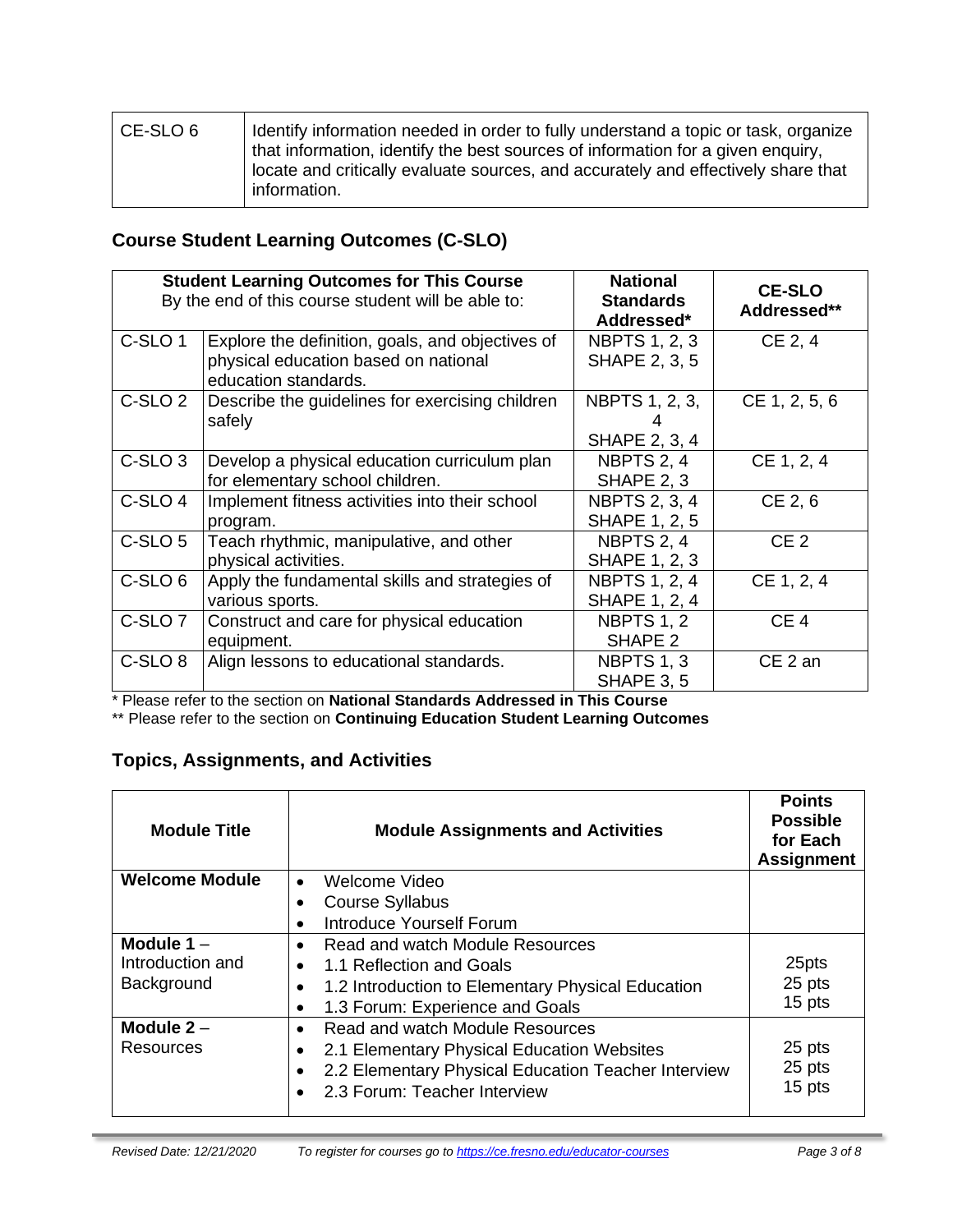| <b>Module Title</b>                              | <b>Module Assignments and Activities</b>                                                                                                                  | <b>Points</b><br><b>Possible</b><br>for Each<br><b>Assignment</b> |
|--------------------------------------------------|-----------------------------------------------------------------------------------------------------------------------------------------------------------|-------------------------------------------------------------------|
| Module $3-$<br>Equipment                         | Read and watch Module Resources<br>$\bullet$<br>3.1 Physical Education Equipment Inventory<br>3.2 Equipment Construction<br>3.3 Forum: Equipment          | 25 pts<br>25 pts<br>15 pts                                        |
| Module $4-$<br>Lesson Planning                   | Read and watch Module Resources<br>$\bullet$<br>4.1 Lesson Planning<br>4.2 Physical Education Standards<br>4.3 Forum: Lesson Planning                     | 25 pts<br>25 pts<br>15 pts                                        |
| Module $5-$<br><b>Block Plan and</b><br>Calendar | Read and watch Module Resources<br>$\bullet$<br>5.1 Block Plan and Calendar<br>5.2 Forum: Planning<br>$\bullet$                                           | 25 pts<br>15 pts                                                  |
| Course Wrap-up-<br>Grading and<br>Evaluation     | <b>Final Reflection Forum</b><br>$\bullet$<br><b>Course Evaluation</b><br><b>Course Completion Checklist</b><br><b>Grade Request / Transcript Request</b> |                                                                   |
|                                                  | <b>TOTAL POINTS</b>                                                                                                                                       | 300 points                                                        |

## **Grading Policies, Rubrics, and Requirements for Assignments**

#### **Grading Policies**

- Assignments will be graded per criteria presented in the course rubrics.
- $A = 90-100\%$  and  $B = 80-89\%$ , (anything below 80% will not receive credit.)
- The discernment between an A or a B letter grade is at the discretion of the instructor based on the quality of work submitted (see course rubrics).
- Coursework falling below a B grade will be returned with further instructions.
- All assignments must be completed to receive a grade and are expected to reflect the quality that teacher-training institutions require of professional educators. If completed assignments do not meet this standard, students will be notified with further instructions from the instructor.

| Grade | <b>Percent</b> | <b>Description</b> | <b>Rubric</b>                                                                                                                                                                        |
|-------|----------------|--------------------|--------------------------------------------------------------------------------------------------------------------------------------------------------------------------------------|
| A     | 90-100%        | Excellent          | Meets all course / assignment requirements with<br>significant evidence of subject mastery and<br>demonstration of excellent graduate level<br>professional development scholarship. |
| B     | 80-89%         | Very Good          | Adequately meets criteria for all course/assignment<br>requirements - demonstrates subject competency<br>with very good graduate level professional<br>development scholarship.      |

#### **Grading Rubrics**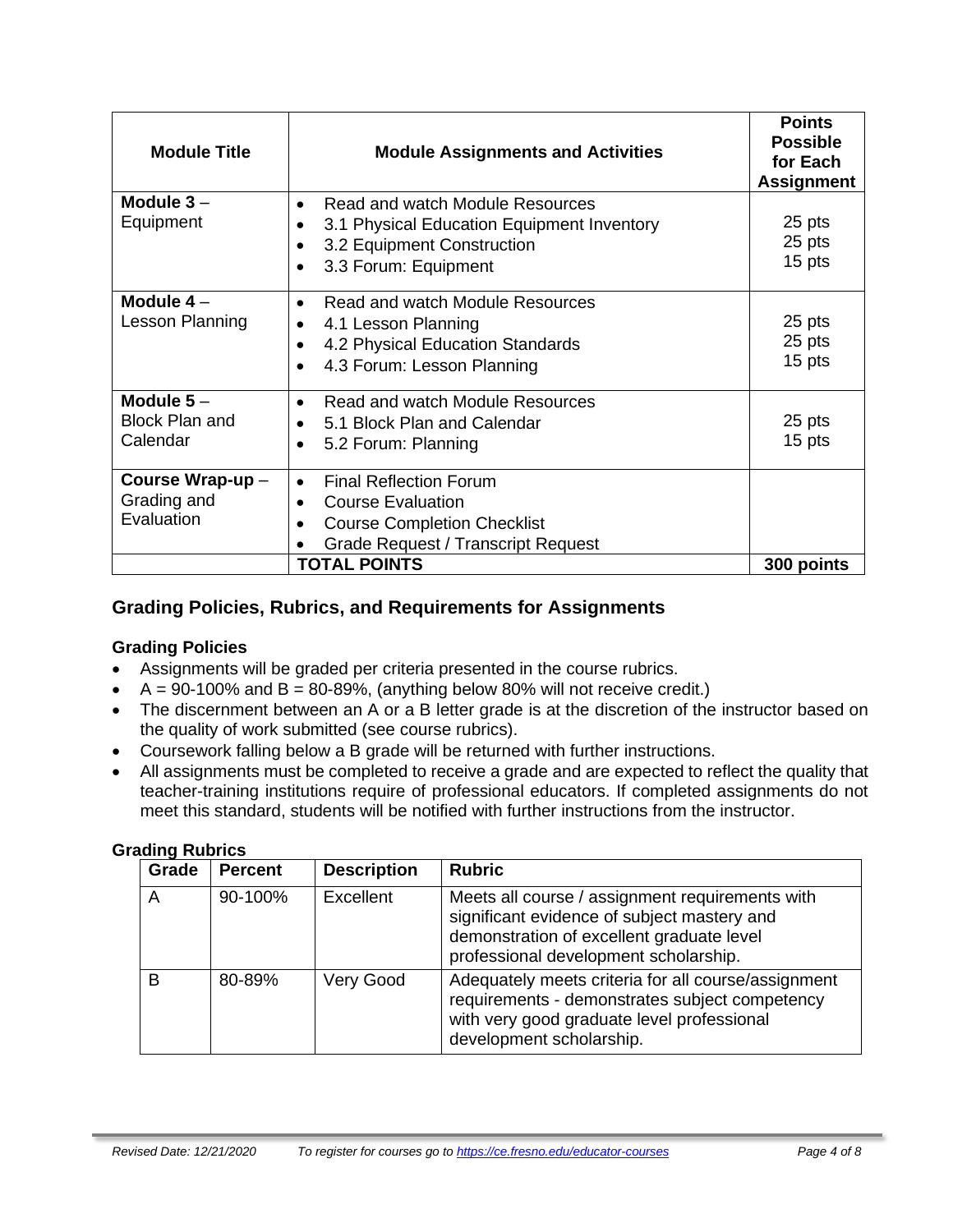| NC |  | Below 80%   Unacceptable   Does not meet the minimum criteria for all |
|----|--|-----------------------------------------------------------------------|
|    |  | course/assignment requirements and demonstrated                       |
|    |  | little, if any, evidence of acceptable graduate level                 |
|    |  | professional development scholarship.                                 |

#### **Writing Requirements**

- **Superior:** Writing is clear, succinct, and reflects graduate level expectations. Clearly addresses all parts of the writing task. Maintains a consistent point of view and organizational structure. Includes relevant facts, details, and explanations.
- **Standard:** Writing is acceptable with very few mistakes in grammar and spelling. Addresses most parts of the writing task. Maintains a mostly consistent point of view and organizational structure. Includes mostly relevant facts, details, and explanations.
- **Sub-standard:** Writing contains noticeable mistakes in grammar and spelling. Does not address all parts of the writing task. Lacks a consistent point of view and organizational structure. May include marginally relevant facts, details, and explanations.

#### **Lesson Plan Requirements**

- **Superior:** Instructional goals and objectives clearly stated. Instructional strategies appropriate for learning outcome(s). Method for assessing student learning and evaluating instruction is clearly delineated and authentic. All materials necessary for student and teacher to complete lesson clearly listed.
- **Standard:** Instructional goals and objectives are stated but are not easy to understand. Some instructional strategies are appropriate for learning outcome(s). Method for assessing student learning and evaluating instruction is present. Most materials necessary for student and teacher to complete lesson are listed.
- **Sub-standard:** Instructional goals and objectives are not stated. Learners cannot tell what is expected of them. Instructional strategies are missing or strategies used are inappropriate. Method for assessing student learning and evaluating instruction is missing. Materials necessary for student and teacher to complete lesson are missing.

#### **Instructor/Student Contact Information**

Throughout the course participants will be communicating with the instructor and their classmates on a regular basis using asynchronous discussion forums. Students are provided with instructor contact information in the event they want to make email or phone contact. In addition, students are encouraged to email or phone the instructor at any time. Students will also receive feedback on the required assignments as they are submitted.

#### **Discussion Forums**

Participation is an important expectation of this course and all online courses. Online discussions promote reflection and analysis while allowing students to appreciate and evaluate positions that others express. While students may not be engaging with the same students throughout this course they will be expected to offer comments, questions, and replies to the discussion question whenever possible. The faculty role in the discussion forum is that of an observer and facilitator.

#### **Coursework Hours**

Based on the Carnegie Unit standard, a unit of graduate credit measures academic credit based on the number of hours the student is engaged in learning. This includes all time spent on the course: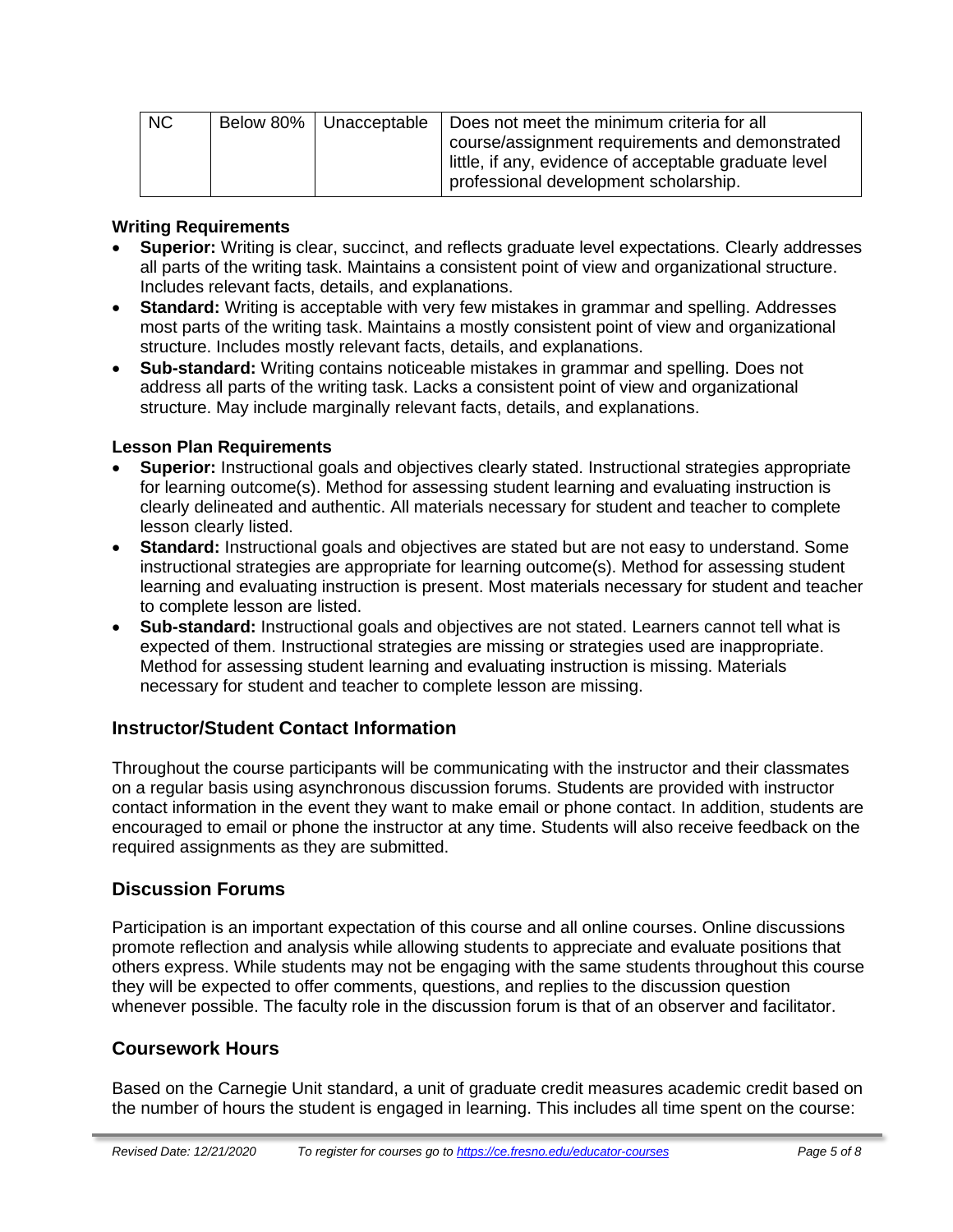reading the textbook, watching videos, listening to audio lessons, researching topics, writing papers, creating projects, developing lesson plans, posting to discussion boards, etc. Coursework offered for FPU Continuing Education graduate credit adheres to 45 hours per semester unit for the 900-level courses. Therefore, a student will spend approximately 135 hours on a typical 3-unit course.

## **Services for Students with Disabilities**

Students with disabilities are eligible for reasonable accommodations in their academic work in all classes. In order to receive assistance, the student with a disability must provide the Academic Support Center with documentation, which describes the specific disability. The documentation must be from a qualified professional in the area of the disability (i.e. psychologist, physician or educational diagnostician). Students with disabilities should contact the Academic Support Center to discuss academic and other needs as soon as they are diagnosed with a disability. Once documentation is on file, arrangements for reasonable accommodations can be made. For more information and for downloadable forms, please go to [https://www.fresno.edu/students/academic](https://www.fresno.edu/students/academic-support/services-students-disabilities)[support/services-students-disabilities.](https://www.fresno.edu/students/academic-support/services-students-disabilities)

## **Plagiarism and Academic Honesty**

All people participating in the educational process at Fresno Pacific University are expected to pursue honesty and integrity in all aspects of their academic work. Academic dishonesty, including plagiarism, will be handled per the procedures set forth in the Fresno Pacific University Catalogue <https://www.fresno.edu/students/registrars-office/academic-catalogs>

## **Technology Requirements**

To successfully complete the course requirements, course participants will need Internet access, can send and receive email, know how to manage simple files in a word processing program, and have a basic understanding of the Internet. Please remember that the instructor is not able to offer technical support. If you need technical support, please contact your Internet Service Provider.

**Moodle:** This course will be delivered totally online. Moodle is a learning management system that provides students access to online resources, documents, graded assignments, quizzes, discussion forums, etc. Moodle is easy to learn and has a friendly user interface. To learn more about Moodle, go to [https://docs.moodle.org/33/en/Student\\_FAQ.](https://docs.moodle.org/33/en/Student_FAQ) There are also some student tutorials on the Center for Online Learning website at Fresno Pacific University - [https://col.fresno.edu/student.](https://col.fresno.edu/student)

**Moodle Site Login and Passwords:** Students will need to have internet access to log onto [https://ce-connect.fresno.edu.](https://ce-connect.fresno.edu/) The username and password numbers for Moodle access will be sent to you by the university using the email address you submitted at the time of registration. The instructor will then contact you with a welcome communication. If you need help with your username and password recovery, please contact the Continuing Education office at (800) 372- 5505 or (559) 453-2000 during regular office hours - Mon-Fri 8:00 am to 5:00 pm. or email them at [prof.dev@fresno.edu.](mailto:prof.dev@fresno.edu)

**Getting Help with Moodle:** If you need help with Moodle, please contact the Center for Online Learning (COL), by telephone or the website. Help by phone (559) 453-3460 is available Mon-Thurs 8:00 am to 8:00 pm and on Fridays from 8:00 am to 5:00 pm, or by filling out a "Request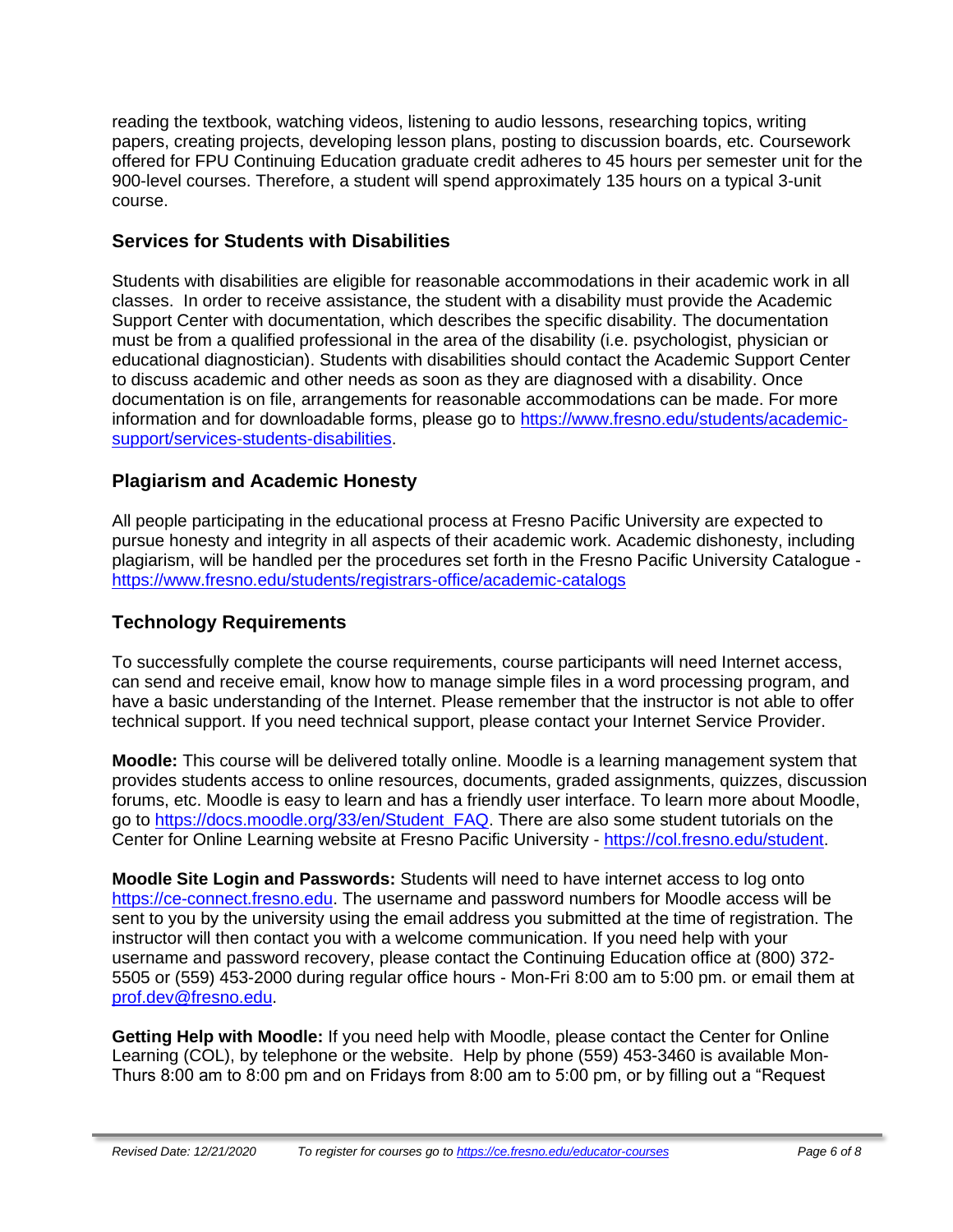Services" form at [https://col.fresno.edu/contact/request-services.](https://col.fresno.edu/contact/request-services) Please identify that you are with the "School = Continuing Education".

## **Final Course Grade and Transcripts**

When all work for the course has been completed, students will need to logon to the Continuing Education website [\(https://ce.fresno.edu/my-account\)](https://ce.fresno.edu/my-account) and "Request Final Grade". Once the instructor receives the requests and submits the grade online, students may log back in to view their Final Grade Report or order transcripts online. Please allow at least two weeks for the final grade to be posted. For more information, see the Continuing Education Policies and Procedures at [https://ce.fresno.edu/ce-policies-and-procedures.](https://ce.fresno.edu/ce-policies-and-procedures)

#### **University Policies and Procedures**

Students are responsible for becoming familiar with the information presented in the Academic Catalog and for knowing and observing all policies and procedures related to their participation in the university community. A summary of university policies may be found on the university website at [https://www.fresno.edu/students/registrars-office/academic-catalogs.](https://www.fresno.edu/students/registrars-office/academic-catalogs)

## **Fresno Pacific University Student Learning Outcomes (FPU-SLO)**

| FPU-SLO 1            | Student Learning Outcomes Oral Communication: Students will exhibit<br>clear, engaging, and confident oral communication – in both individual and |
|----------------------|---------------------------------------------------------------------------------------------------------------------------------------------------|
|                      | group settings – and will critically evaluate content and delivery components.                                                                    |
| FPU-SLO <sub>2</sub> | Written Communication: Students will demonstrate proficient written                                                                               |
|                      | communication by articulating a clear focus, synthesizing arguments, and                                                                          |
|                      | utilizing standard formats in order to <i>inform</i> and persuade others.                                                                         |
| FPU-SLO <sub>3</sub> | Content Knowledge: Students will demonstrate comprehension of content-                                                                            |
|                      | specific knowledge and the ability to apply it in theoretical, personal,                                                                          |
|                      | professional, or societal contexts.                                                                                                               |
| FPU-SLO 4            | Reflection: Students will reflect on their personal and professional growth and                                                                   |
|                      | provide evidence of how such reflection is utilized to manage personal and                                                                        |
|                      | vocational improvement.                                                                                                                           |
| FPU-SLO 5            | Critical Thinking: Students will apply critical thinking competencies by                                                                          |
|                      | generating probing questions, recognizing underlying assumptions,                                                                                 |
|                      | interpreting and evaluating relevant information, and applying their                                                                              |
|                      | understandings to new situations.                                                                                                                 |
| FPU-SLO 6            | Moral Reasoning: Students will <i>identify</i> and apply moral reasoning and                                                                      |
|                      | ethical decision-making skills, and articulate the norms and principles                                                                           |
|                      | underlying a Christian world-view.                                                                                                                |
| FPU-SLO <sub>7</sub> | Service: Students will <i>demonstrate</i> service and reconciliation as a way of                                                                  |
|                      | leadership.                                                                                                                                       |
| FPU-SLO 8            | Cultural and Global Perspective: Students will identify personal, cultural,                                                                       |
|                      | and global perspectives and will employ these perspectives to evaluate                                                                            |
|                      | complex systems.                                                                                                                                  |
| FPU-SLO 9            | Quantitative Reasoning: Students will accurately compute calculations and                                                                         |
|                      | symbolic operations and explain their use in a field of study.                                                                                    |